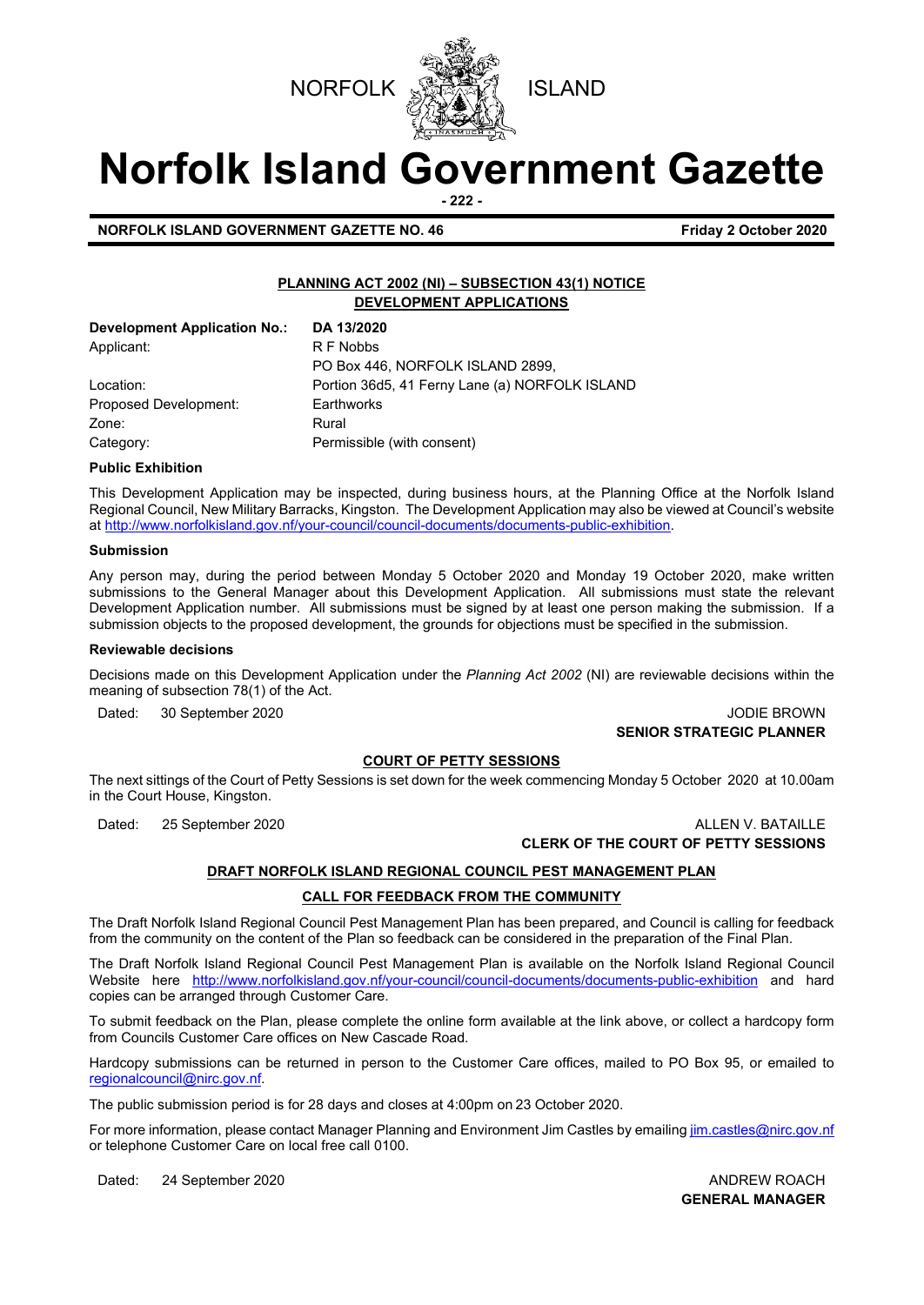#### **NORFOLK ISLAND GOVERNMENT GAZETTE NO. 46 Friday 2 October 2020**

#### **PLANNING ACT 2002 (NI) – SUBSECTION 43(1) NOTICE DEVELOPMENT APPLICATIONS**

| <b>Development Application No.:</b> | DA.BA 31/2020                                  |  |
|-------------------------------------|------------------------------------------------|--|
| Applicant:                          | Norfolk Island Regional Council                |  |
|                                     | PO Box 95, New Military Barracks Kingston      |  |
| Location:                           | Portion 183 Ben Christian Road                 |  |
| Proposed Development:               | New Public Works - Major: Metal Baler Facility |  |
| Zone:                               | Airport                                        |  |
| Category:                           | Permissible (with consent)                     |  |

#### **Public Exhibition**

This Development Application may be inspected, during business hours, at the Planning Office at the Norfolk Island Regional Council, New Military Barracks, Kingston. The Development Application may also be viewed at Council's website a[t http://www.norfolkisland.gov.nf/your-council/council-documents/documents-public-exhibition.](http://www.norfolkisland.gov.nf/your-council/council-documents/documents-public-exhibition)

#### **Submission**

Any person may, during the period between Monday 28 September 2020 and Monday 12 October 2020, make written submissions to the General Manager about this Development Application. All submissions must state the relevant Development Application number. All submissions must be signed by at least one person making the submission. If a submission objects to the proposed development, the grounds for objections must be specified in the submission.

#### **Reviewable decisions**

Decisions made on this Development Application under the *Planning Act 2002* (NI) are reviewable decisions within the meaning of subsection 78(1) of the Act.

Dated: 23 September 2020 JODIE BROWN

## **SENIOR STRATEGIC PLANNER**

#### **NORFOLK ISLAND**

#### **OFFICIAL SURVEY ACT 1978 (NI)**

#### **NOTICE OF VARIATION OF THE OFFICIAL SURVEY**

I, Narelle Underwood, Surveyor-General of New South Wales, being the person appointed as Surveyor-General of Norfolk Island do hereby give notice pursuant to Section 9 of the Official Survey Act 1978 that sheets 3, 4 ,6, 11, 14, 19, 20, 22, 23, 27, 28, 29, 31, 34, 35, 36, 37, 38, 39, 40, 41, 42, 43, 46, 47, 48, 49, 51, 52, 53, 55, 58, 59, 60, 61, 62, 63, 64, 65, 68, 69, 70, 71, 72, 73, 75, 76, 83, 84, 85, 86 and 92 of the Official Survey have been varied in accordance with section 4 of that Act.

Any person wishing to inspect these amended sheets of the Official Survey, numbered version 5.0 to 5.6 accordingly, may do so at the office of the Registrar of Titles during normal business hours.

Dated: 9 September 2020 NARELLE UNDERWOOD **SURVEYOR GENERAL for NORFOLK ISLAND**

## **TRAFFIC ACT 2010 (NI)**

## **TEMPORARY CLOSURE OF ROAD**

### **INTERSECTION HARPERS ROAD TO PRINCE PHILIP DRIVE / COCKPIT-RED ROAD BRIDGE**

#### **REFURBISHMENT**

I, Andrew Roach, Chief Executive Officer and General Manager of the Norfolk Island Regional Council, under section 50 of the *Traffic Act 2010,* temporarily **close** that part or parts of the road specified in Part 1 of the Schedule to all vehicular traffic (except any vehicle specified in Part 2 of the Schedule) **from 7am Norfolk Island standard time on Monday 21 September 2020 to 4pm Norfolk Island Daylight Savings Time on Friday 9 October 2020 inclusive, as I am of the** opinion it is necessary or desirable to do so for the preservation of public safety and for the performance of road works and bridge refurbishment works during these times and for related purposes.

#### **SCHEDULE**

- **Part I -** Partial Road Closure: That part or parts of the roads comprising the intersection from Harpers Road through to Prince Philip Drive and comprising the Cockpit - Red Road Bridge and as directed by road works and/or bridge works officials / workers and/or by road / bridge works signage during the closure period (see attachment)
- **Part 2** Exempted classes of vehicles
	- (a) Vehicles and plant authorised by the General Manager of the Norfolk Island Regional Council or delegate thereof for delivery of goods or services;
	- (b) Council vehicles and plant involved on official business;
	- (c) Police, ambulance, fire services and emergency vehicles on official business;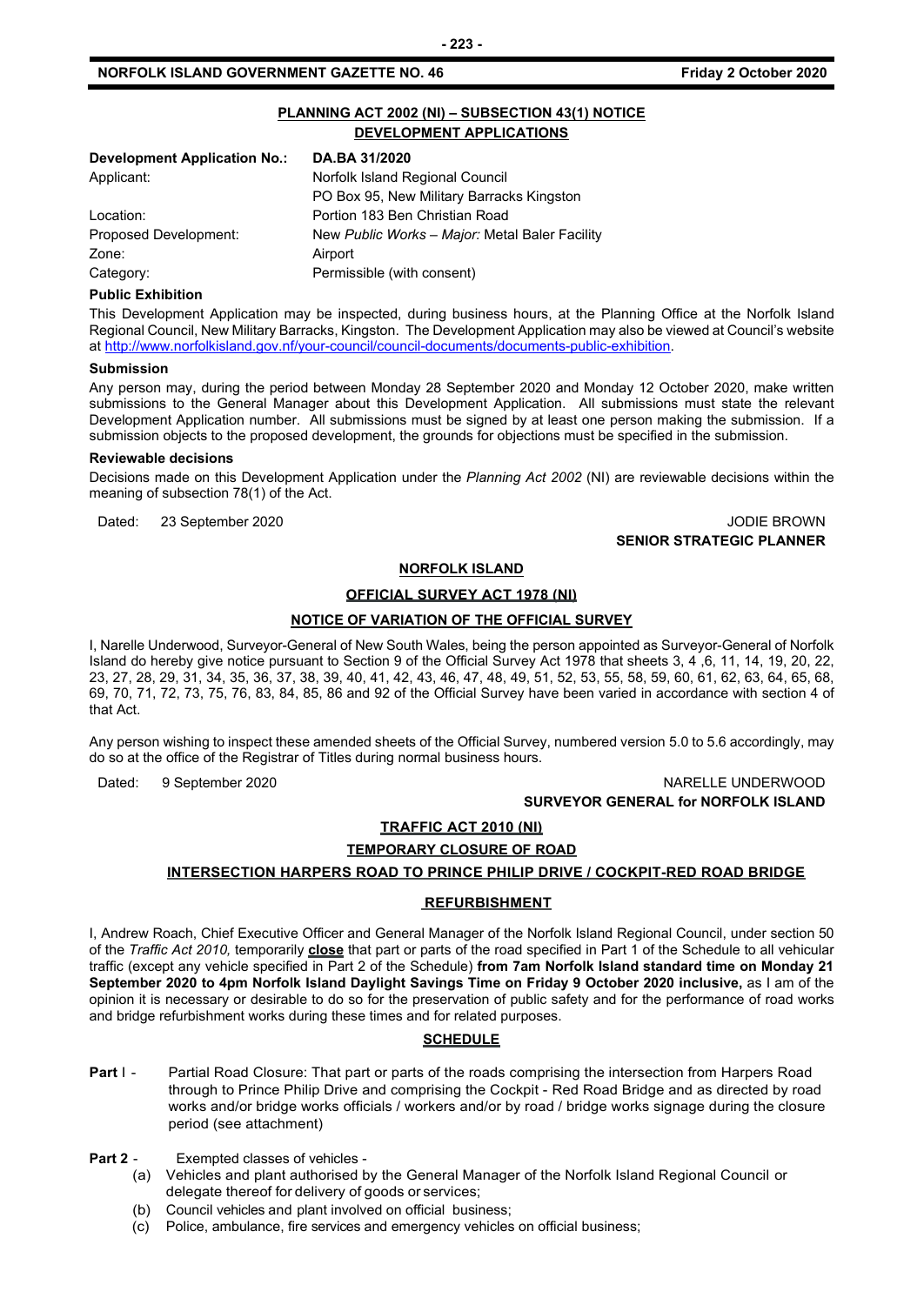#### **NORFOLK ISLAND GOVERNMENT GAZETTE NO. 46 Friday 2 October 2020**

- (d) Vehicles authorised by OTC Police or delegate thereof;
- (e) Fuel and Gas supply vehicles

Dated: 17 September 2020 **ANDREW ROACH CONSIDERER AND ANDREW ROACH** 

**GENERAL MANAGER**

#### **TRAFFIC ACT 2010 (NI)**

#### **TEMPORARY CLOSURE OF ROAD MOVEMENT OF WIDE AND HEAVY VEHICLES MARSHS ROAD FROM STOCKYARD ROAD TO BALL BAY**

I, Andrew Roach, Chief Executive Officer and General Manager of the Norfolk Island Regional Council, under section 50 of the *Traffic Act 2010,* revoke my previous instrument in this regard and now temporarily **close** that part or parts of the road specified in Part 1 of the Schedule to all vehicular traffic (except any vehicle specified in Part 2 of the Schedule) **for a 24 hr period each day from the date of publication of this notice in the Gazette to 6.00am Wednesday 31 March 2021,** as I am of the opinion it is necessary or desirable to do so for the preservation of public safety during these times and to enable **Boral Resources QLD Pty Limited** to receive and move vehicles, plant, equipment and materials to and from Ball Bay's temporary Groyne involving the operation of wide and heavy vehicles and for related purposes.

#### **SCHEDULE**

- **Part** I Partial Road Closure: That part or parts of the roads comprising Marshs Road from Stockyard Road to Ball Bay
- **Part 2** Exempted classes of vehicles
	- (f) Vehicles and plant authorised by the General Manager of the Norfolk Island Regional Council or delegate thereof for delivery of goods or services;
	- (g) Council vehicles and plant involved on official business;
	- (h) Police, ambulance, fire services and emergency vehicles on official business;
	- (i) Vehicles authorised by OTC Police or delegate thereof;
	- (j) Fuel and Gas supply vehicles

Dated: 17 September 2020 **ANDREW ROACH CONSIDERER AND ANDREW ROACH** 

**GENERAL MANAGER**

#### **PLANNING ACT 2002 (NI) – SUBSECTION 43(1) NOTICE**

#### **AMENDED DEVELOPMENT APPLICATION**

| <b>Development Application No.:</b> | DA BA 13/2020                                                              |
|-------------------------------------|----------------------------------------------------------------------------|
| Applicant:                          | A & S McGillycuddy                                                         |
|                                     | PO Box 782, Norfolk Island                                                 |
| Location:                           | Portion 32b, 157 Stockyard Road (a)                                        |
| Proposed Development:               | Two, detached one bedroom Residence - Accommodation Units (Low<br>Density) |
| Zone:                               | Rural                                                                      |
| Category:                           | Permissible (with consent)                                                 |

#### **Public Exhibition**

In accordance with section 38 of the Act DA.BA 13/2020 has been amended. The nature of the amendments are as follows

- Re-site 'Villa 2' to comply with development standards for minimum front boundary setbacks for the Rural Zone
- Re-site the water tank to a lower point at the subject land at 21.0 m from the front property boundary
- Change signage from two (2) signs to one (1) *Flush wall advertising structure* attached to the proposed front fence
- Change access from a one way driveway with two access points to Stockyard Road to one access point to Stockyard Road with two adjacent driveways to each villa
- Amend elevation plans to show correct land slope and corrected maximum building heights and demonstrate compliance with development standards for maximum building height standards for the Rural Zone.

This Amended Development Application may be inspected, during business hours, at the Planning Office at the Norfolk Island Regional Council, New Military Barracks, Kingston, and also at the Norfolk Island Regional Council website <http://www.norfolkisland.gov/nf/your-council/council-documents-public-exhibition>

An environmental impact statement was not required to accompany the Development Application under the Act and was not included with the Development Application.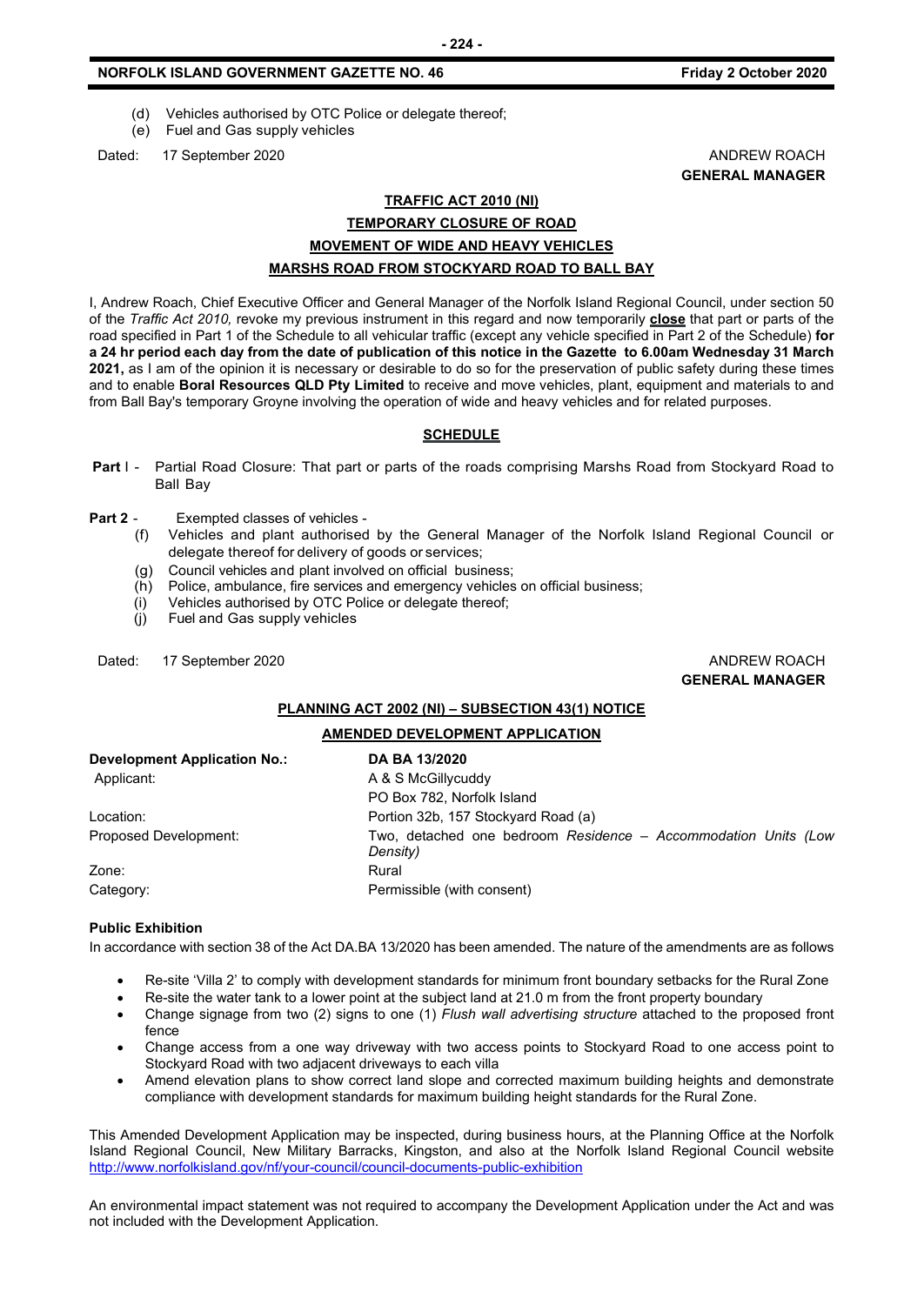#### **NORFOLK ISLAND GOVERNMENT GAZETTE NO. 46 Friday 2 October 2020**

#### **Submission**

Any person may, during the period between Monday 21 September 2020 and Monday 5 October 2020, make written submissions to the General Manager about the Amended Development Application. All submissions must state the relevant Development Application number. All submissions must be signed by at least one person making the submission. If a submission objects to the proposed development, the grounds for objections must be specified in the submission.

#### **Reviewable decisions**

Decisions made on Development Applications under the *Planning Act 2002 (NI)* are reviewable decisions within the meaning of subsection 78 of the Act.

Dated: 16 September 2020 JODIE BROWN

## **SENIOR STRATEGIC PLANNER**

#### **PASTURAGE AND ENCLOSURE ACT 1949 (NI)**

#### **REGULATION 5**

I, Andrew Roach, General Manager of Norfolk Island Regional Council, direct the owners of stock depastured under the *Pasturage and Enclosure Act 1949,* to muster stock for drenching at one of the following places between 7am and 3pm on the dates indicated below for that area. Dates are subject to change depending on the weather. Any variation of dates will be notified over the local radio.

| <b>Stock Found in the Following areas</b> | <b>Muster Place</b>                 | <b>Muster Dates</b>                             |
|-------------------------------------------|-------------------------------------|-------------------------------------------------|
| Cockpit                                   | Cascade Yards                       | Monday                                          |
| <b>Burnt Pine</b>                         |                                     | 21 <sup>st</sup> September                      |
| New Cascade Road                          |                                     |                                                 |
| J.E. Road                                 |                                     |                                                 |
| <b>Red Road</b>                           |                                     |                                                 |
| Cascade                                   |                                     |                                                 |
| Kingston                                  | Pound Paddock, Kingston             | Monday/Tuesday                                  |
| Store Road                                |                                     | 21 <sup>st</sup> and 22 <sup>nd</sup> September |
| Middlegate                                |                                     |                                                 |
| Rooty Hill Road                           |                                     |                                                 |
| <b>Cutters Corn</b>                       |                                     |                                                 |
| <b>Bloody Bridge</b>                      |                                     |                                                 |
| <b>Bumboras</b>                           |                                     |                                                 |
| Peters Highway                            |                                     |                                                 |
| New Farm Road                             |                                     |                                                 |
| Longridge                                 |                                     |                                                 |
| Rocky Point                               |                                     |                                                 |
| Anson Bay Road                            | Kingfisher Paddock Yards, Anson Bay | Wednesday                                       |
| Duncombe Bay Road                         |                                     | 23rd September                                  |
| Kingfisher Paddock                        |                                     |                                                 |
| Ball Bay                                  | Pound Paddock, Kingston             | Thursday                                        |
| <b>Bucks Point</b>                        |                                     | 24th October                                    |
| <b>Steels Point</b>                       |                                     |                                                 |
| Mt Pitt Road                              | <b>Mission Pool Yards</b>           | Friday                                          |
| <b>Mission Road</b>                       |                                     | 25 <sup>th</sup> October                        |
| <b>Headstone Road</b>                     |                                     |                                                 |
| Douglas Drive                             |                                     |                                                 |

Cattle owners are required to attend in person, at the appropriate muster place to muster and drench stock. Cattle owners may appoint an agent to attend the muster on their behalf, at the appropriate muster place(s) provided any such appointment is in writing and handed to the Inspector of Brands and Marks prior to muster. Failure to attend muster or failure to submit the written appointment of an agent will result in that cattle owner being ineligible to be granted pasturage rights for the next 12 month period beginning April 2021, in accordance with the approved *Depasturing Cattle Policy.* It should be further noted that an approved right of pasturage must exist in respect of calves over the age of 6 months, which are expected to be depastured on common land.

Dated: 14 September 2020 **ANDREW ROACH ANDREW ROACH** 

**GENERAL MANAGER**

#### **DISASTER AND EMERGENCY MANAGEMENT ACT 2001 (NI)**

#### **EXTENSION OF DECLARATION OF STATE OF EMERGENCY**

I **Eric Hutchinson,** Administrator of Norfolk Island and delegate of the Minister under Section 5 of, and item 1.27 of the Schedule to, the *Minister's Norfolk Island Delegation Instrument 2019*:

**PURSUANT** to Section 9 of the *Disaster and Emergency Management Act 2001* (NI) [the Act] and acting on the advice of the Controller;